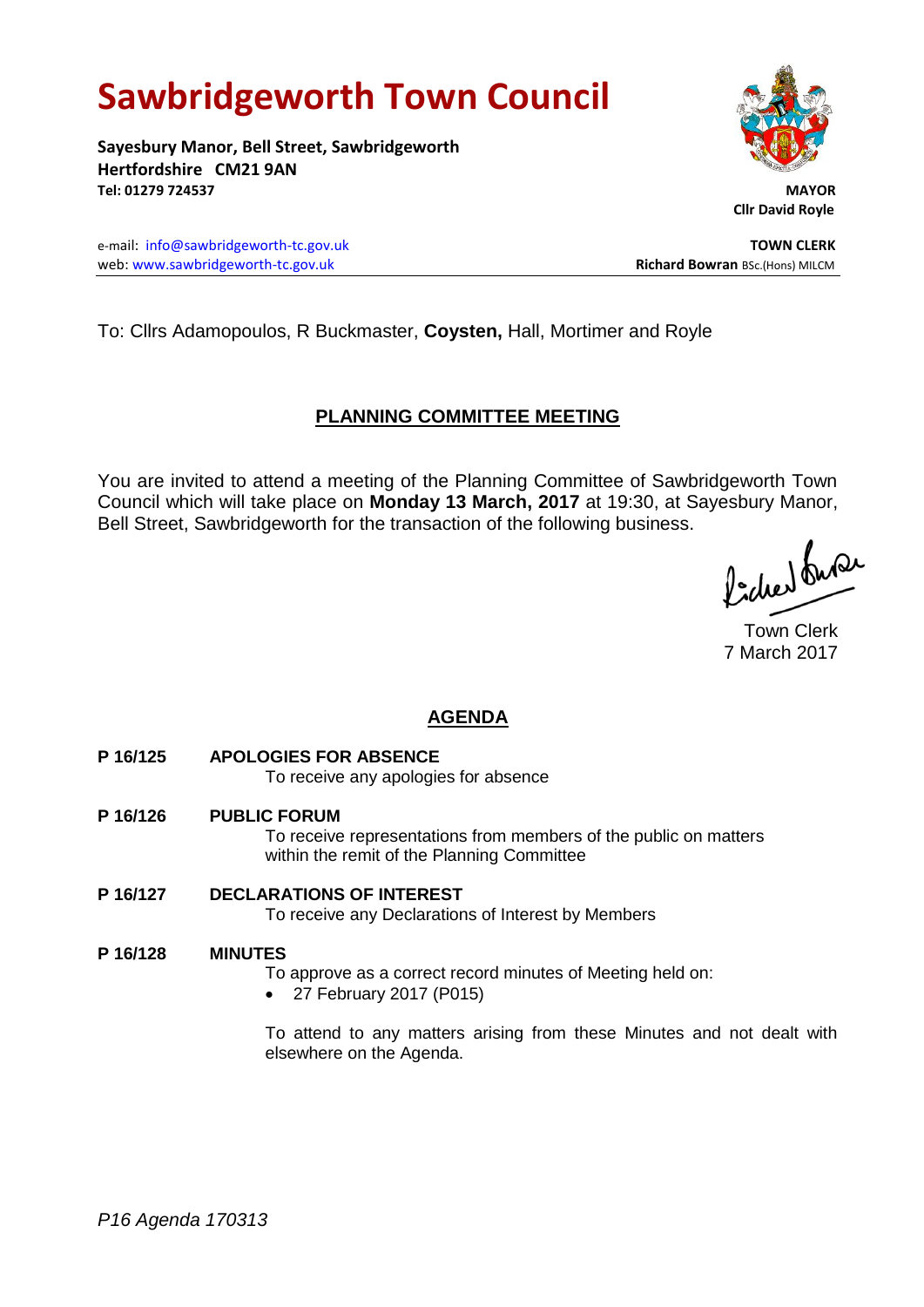#### **P 16/129 PLANNING APPLICATIONS RECEIVED FROM EHDC**

To consider Planning Applications received from EHDC since the last meeting of the Planning Committee

#### **3/16/2821/FUL 45 London Road, CM21 9JH**

[Erection 2 no. 2 bedroomed dwellings](https://publicaccess.eastherts.gov.uk/online-applications/applicationDetails.do?activeTab=documents&keyVal=OIHR7ZGLMNN00) **Applicant:** GRK Properties Ltd

#### **3/17/0316/OUT Rear of 60A Station Road, CM21 9AZ**

[Outline planning for the demolition of workshop erection of](https://publicaccess.eastherts.gov.uk/online-applications/applicationDetails.do?activeTab=summary&keyVal=OL2DU8GL00X00) 1 no.2 bedroomed dwelling **Applicant:** Titan Management

**\_\_\_\_\_\_\_\_\_\_\_\_\_\_\_\_\_\_\_\_\_\_\_\_\_\_\_\_\_\_\_\_\_\_\_\_\_\_\_\_\_\_\_\_\_\_\_\_\_\_\_\_\_\_\_\_\_\_\_\_\_\_\_\_\_\_**

**\_\_\_\_\_\_\_\_\_\_\_\_\_\_\_\_\_\_\_\_\_\_\_\_\_\_\_\_\_\_\_\_\_\_\_\_\_\_\_\_\_\_\_\_\_\_\_\_\_\_\_\_\_\_\_\_\_\_\_\_\_\_\_\_\_\_**

**\_\_\_\_\_\_\_\_\_\_\_\_\_\_\_\_\_\_\_\_\_\_\_\_\_\_\_\_\_\_\_\_\_\_\_\_\_\_\_\_\_\_\_\_\_\_\_\_\_\_\_\_\_\_\_\_\_\_\_\_\_\_\_\_\_\_**

**3/17/0457/HH 2 Rushfield, CM21 9NF** [Two storey side extension](https://publicaccess.eastherts.gov.uk/online-applications/applicationDetails.do?activeTab=summary&keyVal=OLS9V3GLFPU00)

**Applicant:** Mr & Mrs Corbishley **\_\_\_\_\_\_\_\_\_\_\_\_\_\_\_\_\_\_\_\_\_\_\_\_\_\_\_\_\_\_\_\_\_\_\_\_\_\_\_\_\_\_\_\_\_\_\_\_\_\_\_\_\_\_\_\_\_\_\_\_\_\_\_\_\_\_**

# **P 16/130 LATE PLANNING APPLICATIONS**

To deal with Planning Applications received from EHDC following the Publication of this Agenda and received before 10 March 2017

## **P 16/131 PLANNING DECISIONS MADE BY EHDC**

To receive Planning Decisions from EHDC

**\_\_\_\_\_\_\_\_\_\_\_\_\_\_\_\_\_\_\_\_\_\_\_\_\_\_\_\_\_\_\_\_\_\_\_\_\_\_\_\_\_\_\_\_\_\_\_\_\_\_\_\_\_\_\_\_\_\_\_\_\_\_\_\_\_\_**

## **3/16/2232/LBC Hill Cottage, 37 London Road, CM21 9EH**

[Replacement of central heating system; Removal of boiler; Installation of new kitchen;](https://publicaccess.eastherts.gov.uk/online-applications/applicationDetails.do?activeTab=summary&keyVal=OEBDBBGLLMN00) [New external flue; Extractor hood added to chimney breast; Electrical wiring upgraded,](https://publicaccess.eastherts.gov.uk/online-applications/applicationDetails.do?activeTab=summary&keyVal=OEBDBBGLLMN00)  [including ceiling lights to living and dining rooms and external socket to rear gable.](https://publicaccess.eastherts.gov.uk/online-applications/applicationDetails.do?activeTab=summary&keyVal=OEBDBBGLLMN00)  [Replacement of vent with extractor fan to first floor bathroom; Living room fireplace re](https://publicaccess.eastherts.gov.uk/online-applications/applicationDetails.do?activeTab=summary&keyVal=OEBDBBGLLMN00)[instated, relaying hearth in natural slate, fireplace brickwork stripped of paint and chimney](https://publicaccess.eastherts.gov.uk/online-applications/applicationDetails.do?activeTab=summary&keyVal=OEBDBBGLLMN00)  [liner fitted; hood/canopy added to fireplace; Dining room fireplace re-instated, repairs to](https://publicaccess.eastherts.gov.uk/online-applications/applicationDetails.do?activeTab=summary&keyVal=OEBDBBGLLMN00)  [fireplace surround and back plate and installation of chimney](https://publicaccess.eastherts.gov.uk/online-applications/applicationDetails.do?activeTab=summary&keyVal=OEBDBBGLLMN00) liner; Front walls adjoining [the path to be relaid, re-using existing bricks or matching bricks; Guttering reconfigured to](https://publicaccess.eastherts.gov.uk/online-applications/applicationDetails.do?activeTab=summary&keyVal=OEBDBBGLLMN00)  [direct water to the rear of the house and channelled into a newly formed soakaway. New](https://publicaccess.eastherts.gov.uk/online-applications/applicationDetails.do?activeTab=summary&keyVal=OEBDBBGLLMN00)  [alarm system including siren box to front and rear and motion activated light to rear](https://publicaccess.eastherts.gov.uk/online-applications/applicationDetails.do?activeTab=summary&keyVal=OEBDBBGLLMN00)  [elevation](https://publicaccess.eastherts.gov.uk/online-applications/applicationDetails.do?activeTab=summary&keyVal=OEBDBBGLLMN00)

#### **Applicant: Mr Daniel Johnson** *EHDC Decision: Granted*

**3/17/0016/HH 7 Roseacres, CM21 0BU** [Demolition of outbuilding. Erection of a two storey side extension; formation of raised](https://publicaccess.eastherts.gov.uk/online-applications/applicationDetails.do?activeTab=summary&keyVal=OJCXEEGLMS600)  [terrace at rear; extension of rear boundary wall](https://publicaccess.eastherts.gov.uk/online-applications/applicationDetails.do?activeTab=summary&keyVal=OJCXEEGLMS600) **Applicant: Mr & Mrs Darren Swainston** *EHDC Decision: Granted* **\_\_\_\_\_\_\_\_\_\_\_\_\_\_\_\_\_\_\_\_\_\_\_\_\_\_\_\_\_\_\_\_\_\_\_\_\_\_\_\_\_\_\_\_\_\_\_\_\_\_\_\_\_\_\_\_\_\_\_\_\_\_\_\_\_\_**

**\_\_\_\_\_\_\_\_\_\_\_\_\_\_\_\_\_\_\_\_\_\_\_\_\_\_\_\_\_\_\_\_\_\_\_\_\_\_\_\_\_\_\_\_\_\_\_\_\_\_\_\_\_\_\_\_\_\_\_\_\_\_\_\_\_\_**